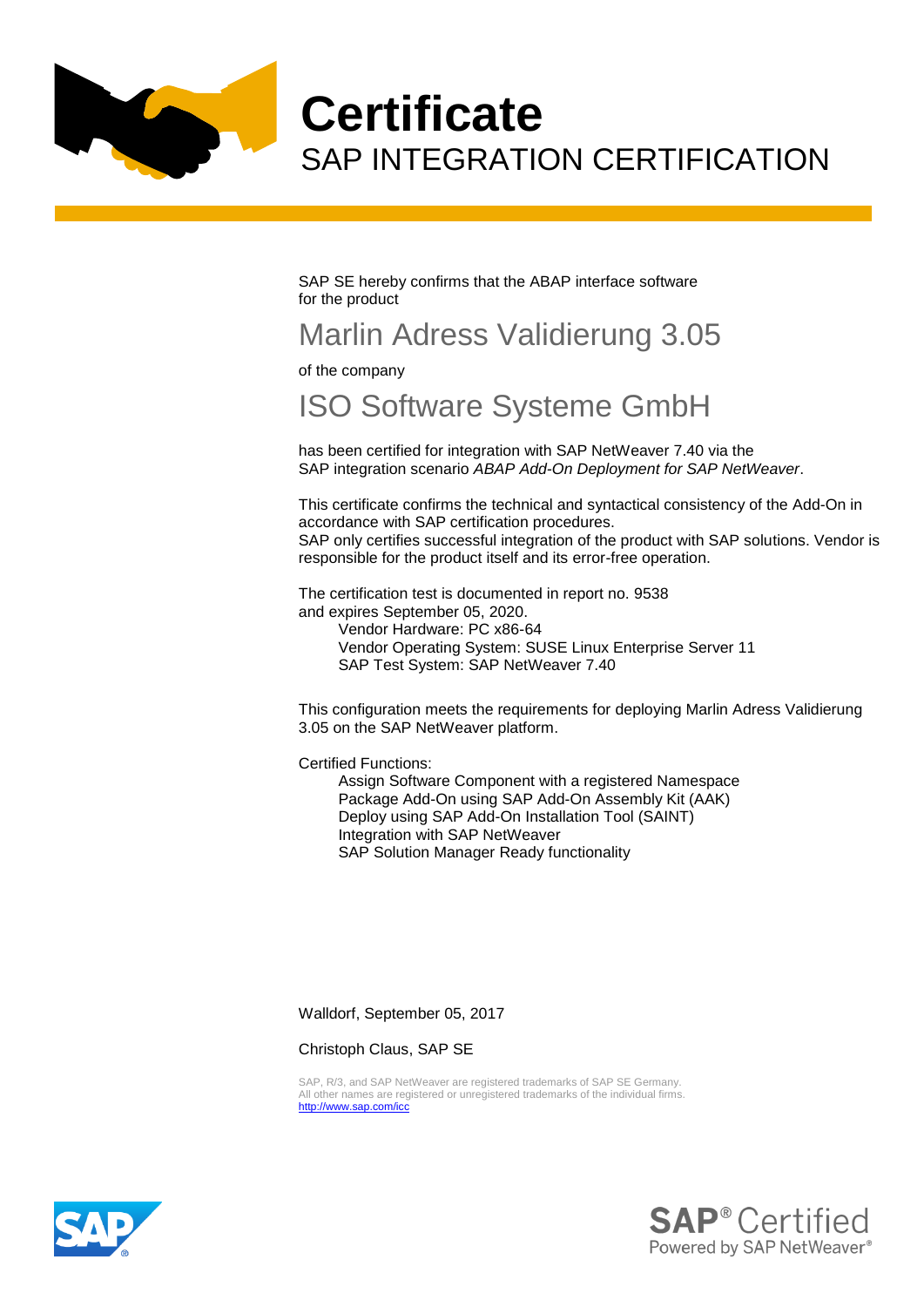# **Interface Certification**

# **ABAP Add-On Deployment**

**Test Report**

SAP Integration and Certification Center

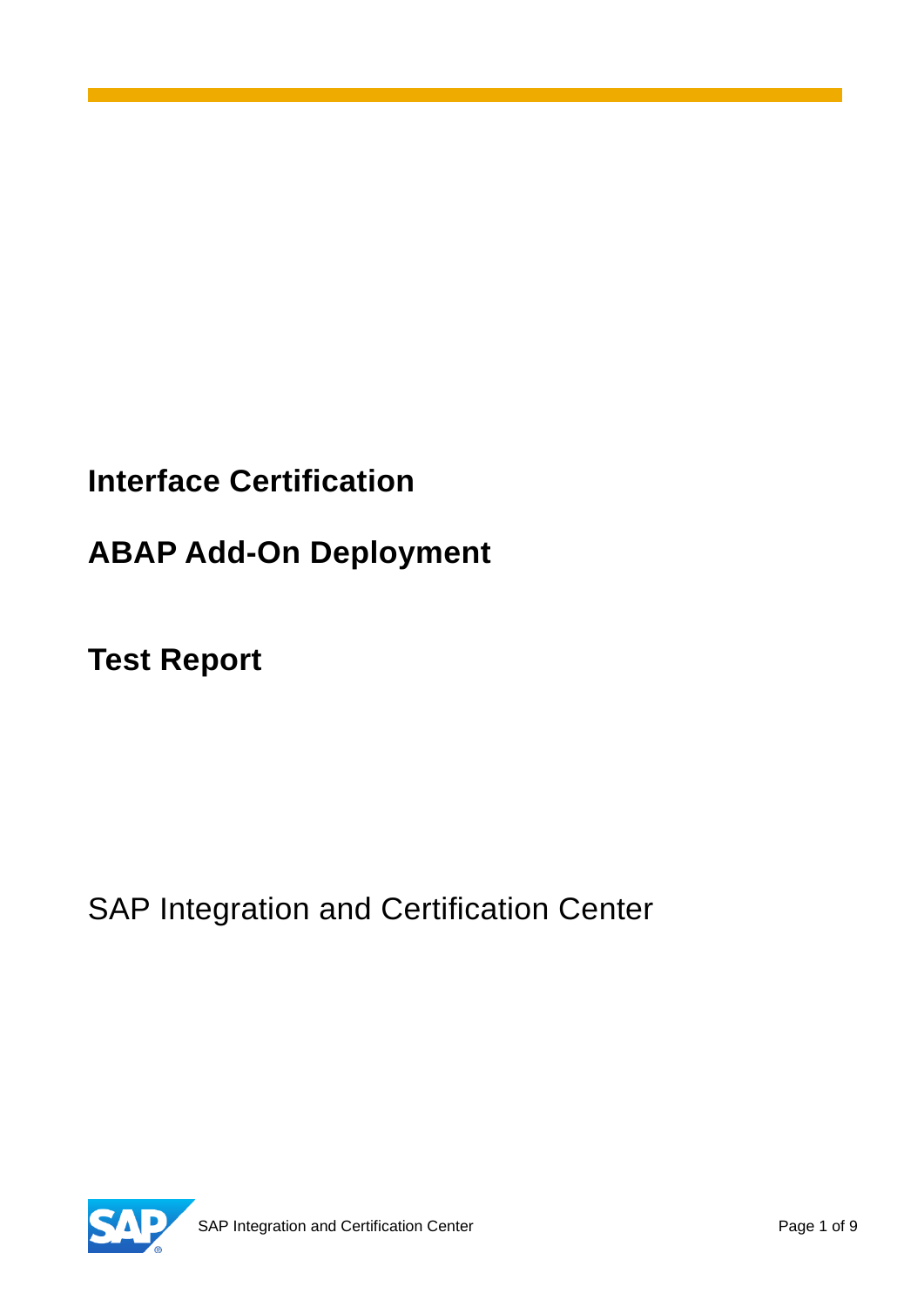© 2016 SAP SE or an SAP affiliate company. All rights reserved. No part of this publication may be reproduced or transmitted in any form or for any purpose without the express permission of SAP SE or an SAP affiliate company. SAP and other SAP products and services mentioned herein as well as their respective logos are trademarks or registered trademarks of SAP SE (or an SAP affiliate company) in Germany and other countries. Please see [http://www.sap.com/corporate](http://www.sap.com/corporate-en/legal/copyright/index.epx#trademark)[en/legal/copyright/index.epx#trademark](http://www.sap.com/corporate-en/legal/copyright/index.epx#trademark) for additional trademark information and notices. Some software products marketed by SAP SE and its distributors contain proprietary software components of other software vendors. National product specifications may vary. These materials are provided by SAP SE or an SAP affiliate company for informational purposes only, without representation or warranty of any kind, and SAP SE or its affiliated companies shall not be liable for errors or omissions with respect to the materials. The only warranties for SAP SE or SAP affiliate company products and services are those that are set forth in the express warranty statements accompanying such products and services, if any. Nothing herein should be construed as constituting an additional warranty.

In particular, SAP SE or its affiliated companies have no obligation to pursue any course of business outlined in this document or any related presentation, or to develop or release any functionality mentioned therein. This document, or any related presentation, and SAP SE's or its affiliated companies' strategy and possible future developments, products, and/or platform directions and functionality are all subject to change and may be changed by SAP SE or its affiliated companies at any time for any reason without notice. The information in this document is not a commitment, promise, or legal obligation to deliver any material, code, or functionality. All forward-looking statements are subject to various risks and uncertainties that could cause actual results to differ materially from expectations. Readers are cautioned not to place undue reliance on these forward-looking statements, which speak only as of their dates, and they should not be relied upon in making purchasing decisions.

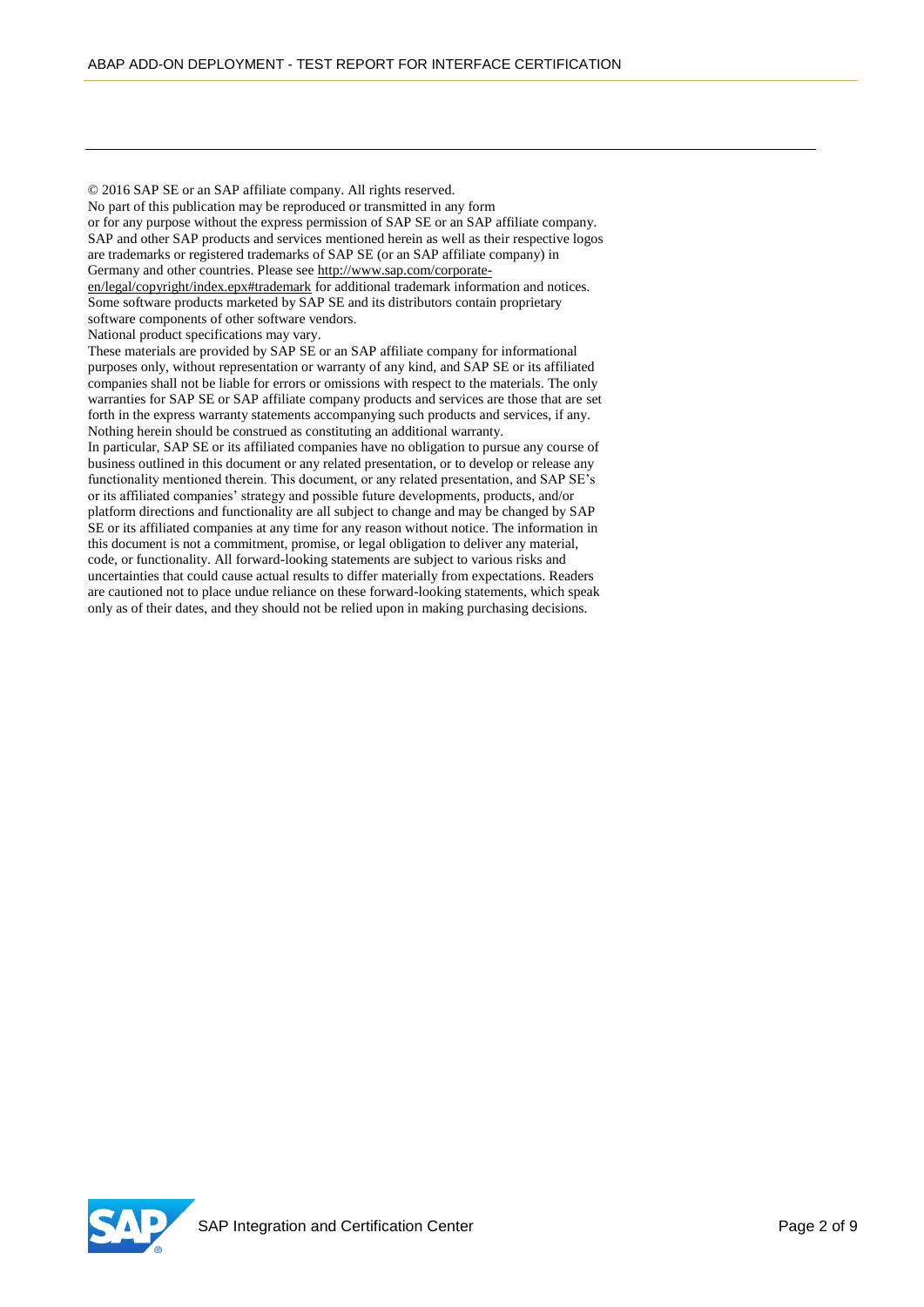## **Interface Certification #9538**

| <b>SAP Interface incl. Release:</b><br><b>SAP Product incl. Release used for test:</b><br><b>SAP Solution:</b>                              | <b>ABAP Add-On Deployment</b><br><b>SAP NetWeaver 7.40</b><br><b>SAP NetWeaver</b>       |
|---------------------------------------------------------------------------------------------------------------------------------------------|------------------------------------------------------------------------------------------|
| Hardware used for SAP test system:<br><b>Operating System of SAP test system:</b>                                                           | PC x86-64<br><b>Windows Server 2012</b>                                                  |
| <b>Name of Vendor:</b><br><b>Vendor Number:</b>                                                                                             | <b>ISO Software Systeme GmbH</b><br>27743                                                |
| <b>Vendor Product Name and Release:</b>                                                                                                     | <b>Marlin Adress Validierung 3.05</b>                                                    |
| <b>Vendor Interface Software Name:</b><br><b>Release Vendor Interface Software:</b>                                                         |                                                                                          |
| <b>Hardware used for Vendor Test System:</b><br><b>Operating System of Vendor Test System:</b><br>Tools used for the technical integration: | PC x86-64<br><b>SUSE Linux Enterprise Server 11</b>                                      |
| <b>Language Version tested:</b>                                                                                                             | German                                                                                   |
| <b>Certification Date:</b><br><b>Expiration Date:</b><br>Location:<br><b>Persons present - Vendor:</b>                                      | <b>September 05, 2017</b><br><b>September 05, 2020</b><br>remote<br><b>Daniel Zierke</b> |
| <b>Persons present - SAP:</b>                                                                                                               | <b>Christoph Claus</b>                                                                   |

#### **Certified Functions:**

**Assign Software Component with a registered Namespace**

- $\boxtimes$ **Package Add-On using SAP Add-On Assembly Kit (AAK)**
	- **Deploy using SAP Add-On Installation Tool (SAINT)**
	- **Integration with SAP NetWeaver**
	- **Technical De-Installation Test**
- $\boxtimes$ **SAP Solution Manager Ready functionality**

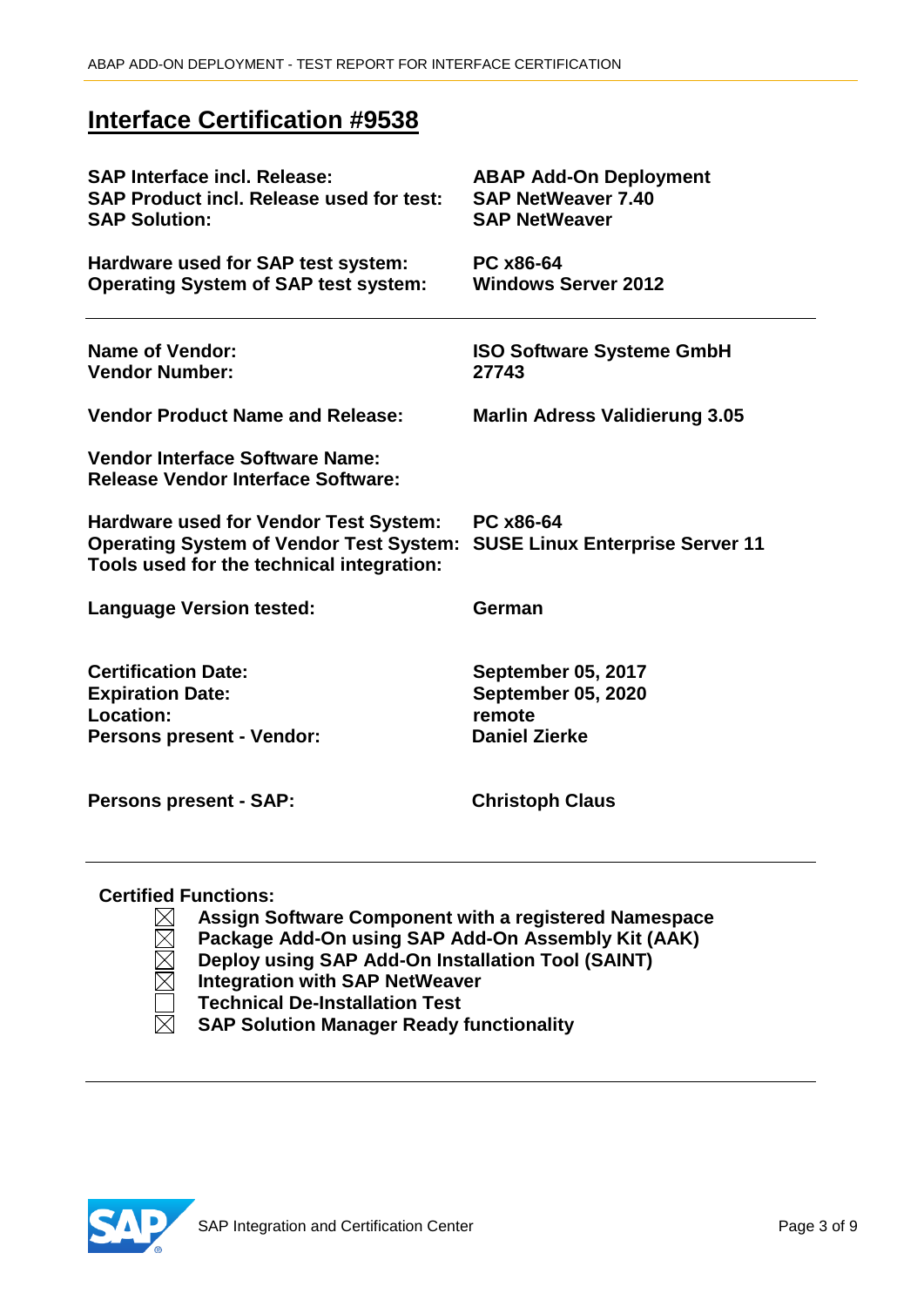## *1. Product Information*

| <b>Product information</b>                                                          |                                                                                    |  |  |
|-------------------------------------------------------------------------------------|------------------------------------------------------------------------------------|--|--|
| Product web page:                                                                   | http://www.isogmbh.de/leistungen/dataquality-<br>management/adressvalidierung.html |  |  |
| Which releases of the SAP Business<br>Solutions does partner's software<br>support? | $\boxtimes$ SAP ERP 6.0 EhP7 (SAP Basis 7.40)                                      |  |  |
| Support contact information:                                                        | https://support.isogmbh.com/login<br>Every customer gets an individual account     |  |  |

## *2. Functional Overview*

|                                                                                           | Supported Functions and Business Processes - General Description                                                                                                                                                                                                                                                                                                                                                                                                                                                                                                                                                                                                                                                                                                                                                                                                                                                                                                                                                                                                                                                                                                                                                                                                                                                                                                                                                                                                                                                                                                 |  |  |
|-------------------------------------------------------------------------------------------|------------------------------------------------------------------------------------------------------------------------------------------------------------------------------------------------------------------------------------------------------------------------------------------------------------------------------------------------------------------------------------------------------------------------------------------------------------------------------------------------------------------------------------------------------------------------------------------------------------------------------------------------------------------------------------------------------------------------------------------------------------------------------------------------------------------------------------------------------------------------------------------------------------------------------------------------------------------------------------------------------------------------------------------------------------------------------------------------------------------------------------------------------------------------------------------------------------------------------------------------------------------------------------------------------------------------------------------------------------------------------------------------------------------------------------------------------------------------------------------------------------------------------------------------------------------|--|--|
| Overview on the<br>functionality and the purpose<br>of the 3 <sup>rd</sup> party product. | Our SAP-integrated functions for MAV dialogue check:<br>Postal correction of the address for maximum 240 countries<br>Address validation is performed online<br>٠<br>Billing is performed per transaction<br>$\bullet$<br>Addresses are corrected, standardized and missing entries are added<br>٠<br>Post-office box and post code are checked<br>٠<br>Conversion of alpha numeric post codes (NL, GB) into street and city<br>$\bullet$<br>Search technique can be set up country-specifically<br>$\bullet$<br>Fast Completion – entry support for call centres<br>$\bullet$<br>Response within a few seconds<br>$\bullet$<br>No administrative effort because no reference data need to be stored<br>$\bullet$<br>The dialogue check can be called as an RFC-able functional module<br>$\bullet$<br>No own server and database required<br>$\bullet$<br>Every edited doublet is saved with a processing document (SOX<br>$\bullet$<br>compliant) in order to improve internal quality checks<br>The dialogue check is a RFC-able functional module which can be<br>$\bullet$<br>used in customers' programmes<br>The solution is integrated in the product Marlin Governance Process<br>٠<br>Our SAP-integrated functions for MAV stock check:<br>The functions of the MAV dialogue check<br>٠<br>Stock data are checked via job<br>$\bullet$<br>Convenient editing monitor for releasing changes<br>$\bullet$<br>Addresses to be checked manually are provided in an operation<br>$\bullet$<br>queue<br>Corrected addresses are changed in the master record |  |  |
|                                                                                           |                                                                                                                                                                                                                                                                                                                                                                                                                                                                                                                                                                                                                                                                                                                                                                                                                                                                                                                                                                                                                                                                                                                                                                                                                                                                                                                                                                                                                                                                                                                                                                  |  |  |

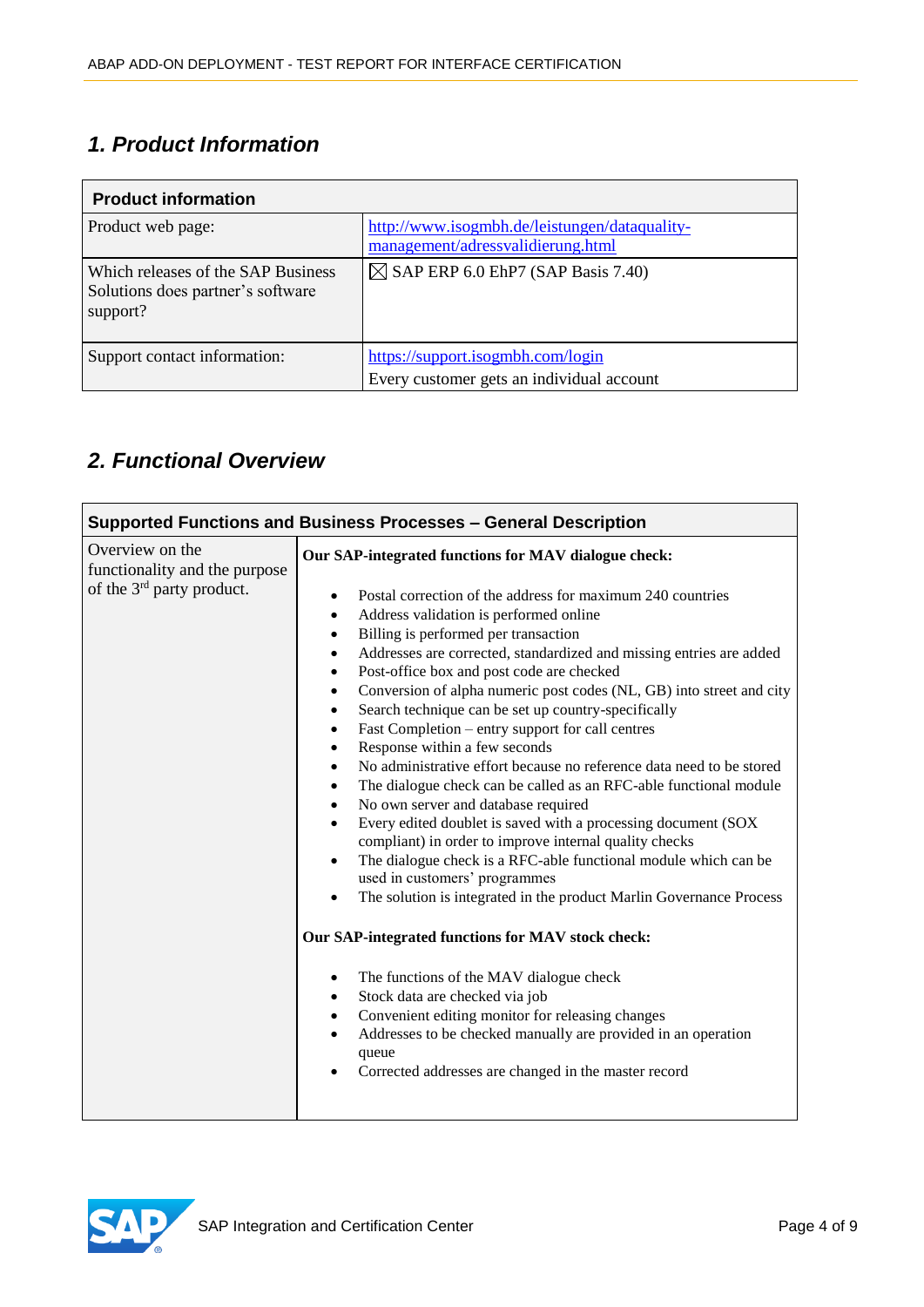## *3. Product Implementation*

#### **3.1 Complete List of used and** *released* **SAP objects**

The list below has been given to SAP by the Vendor, for reference purposes. SAP cannot guarantee that it's a complete list.

#### **Complete List of used BAPIs / RFCs / IDocs / ESs or other SAP building blocks**  *that are officially released* **by SAP.**

SCROLLING\_IN\_TABLE MASS\_MESSAGE\_GET NUMBER\_GET\_NEXT POPUP TO CONFIRM POPUP\_DISPLAY\_TEXT PARTNER\_UPDATE ADDRESS\_CHECK ADDRESS\_UPDATE CUSTOMER\_ADD\_DATA VENDOR\_ADD\_DATA

#### **3.2 Complete List of used and** *unreleased* **SAP objects**

The list below has been given to SAP by the Vendor, for reference purposes.

SAP cannot guarantee that it's a complete list. In addition, the correct functionality of the objects listed below is not in the scope of this ABAP Add-On Deployment certification.

| Complete List of used but unreleased SAP objects,<br>such as function modules and reports. |                               |  |
|--------------------------------------------------------------------------------------------|-------------------------------|--|
| ADDR GET                                                                                   | MESSAGES INITIALIZE           |  |
| ADDR MEMORY SAVE                                                                           | <b>MESSAGES SHOW</b>          |  |
| ADDR SET DIALOG FOR REG DATA                                                               | REUSE_ALV_FIELDCATALOG MERGE  |  |
| ADDR UPDATE                                                                                | REUSE ALV GRID DISPLAY        |  |
| <b>BALW BAPIRETURN GET1</b>                                                                | RFC IS GUI ON                 |  |
| DDIF TABL GET                                                                              | <b>RFC PING</b>               |  |
| <b>F4UT RESULTS MAP</b>                                                                    | RS_REFRESH_FROM_SELECTOPTIONS |  |
| LVC FIELDCATALOG MERGE                                                                     | STREE EXTERNAL EDIT           |  |
| <b>MESSAGE STORE</b>                                                                       |                               |  |
|                                                                                            |                               |  |
|                                                                                            |                               |  |
|                                                                                            |                               |  |

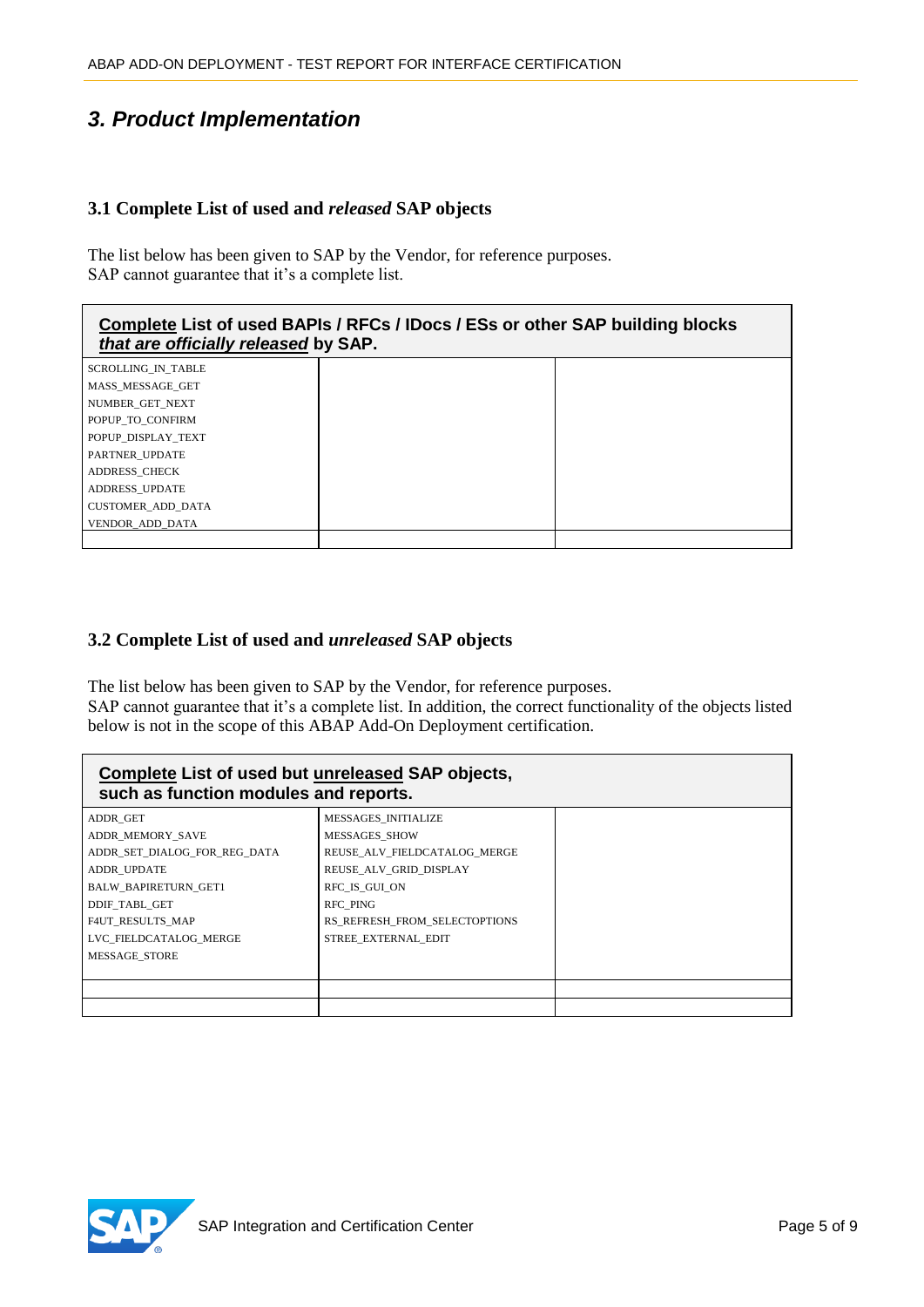## *4. Quality*

The Information below is provided by the 3rd party Add-On provider. It has neither been tested nor validated by SAP.

#### **4.1 Performance and Scalability**

|                           | Overview on the architecture The product is based on BAdI ADDRESS CHECK. The validation is |
|---------------------------|--------------------------------------------------------------------------------------------|
| and design of the product | performed by an external web-service. The web-service is called via                        |
| including performance and | Soamanager.                                                                                |
| scalability.              |                                                                                            |

#### **4.2 Quality Assurance**

| Overview on Quality<br>Assurance procedures from<br>the vendors to assure that the<br>interface design and<br>performance consistently<br>conform to specified<br>requirements. | Internal QA processes are available. |  |
|---------------------------------------------------------------------------------------------------------------------------------------------------------------------------------|--------------------------------------|--|
| The following quality documents exist:                                                                                                                                          |                                      |  |
| <b>Test Plan Documentation</b>                                                                                                                                                  | $\boxtimes$ yes                      |  |
|                                                                                                                                                                                 | Comments:                            |  |
| <b>Test Report Documentation</b>                                                                                                                                                | yes                                  |  |
|                                                                                                                                                                                 | Comments:                            |  |
| <b>Benchmark Results</b>                                                                                                                                                        | yes                                  |  |
| Documentation                                                                                                                                                                   | Comments:                            |  |

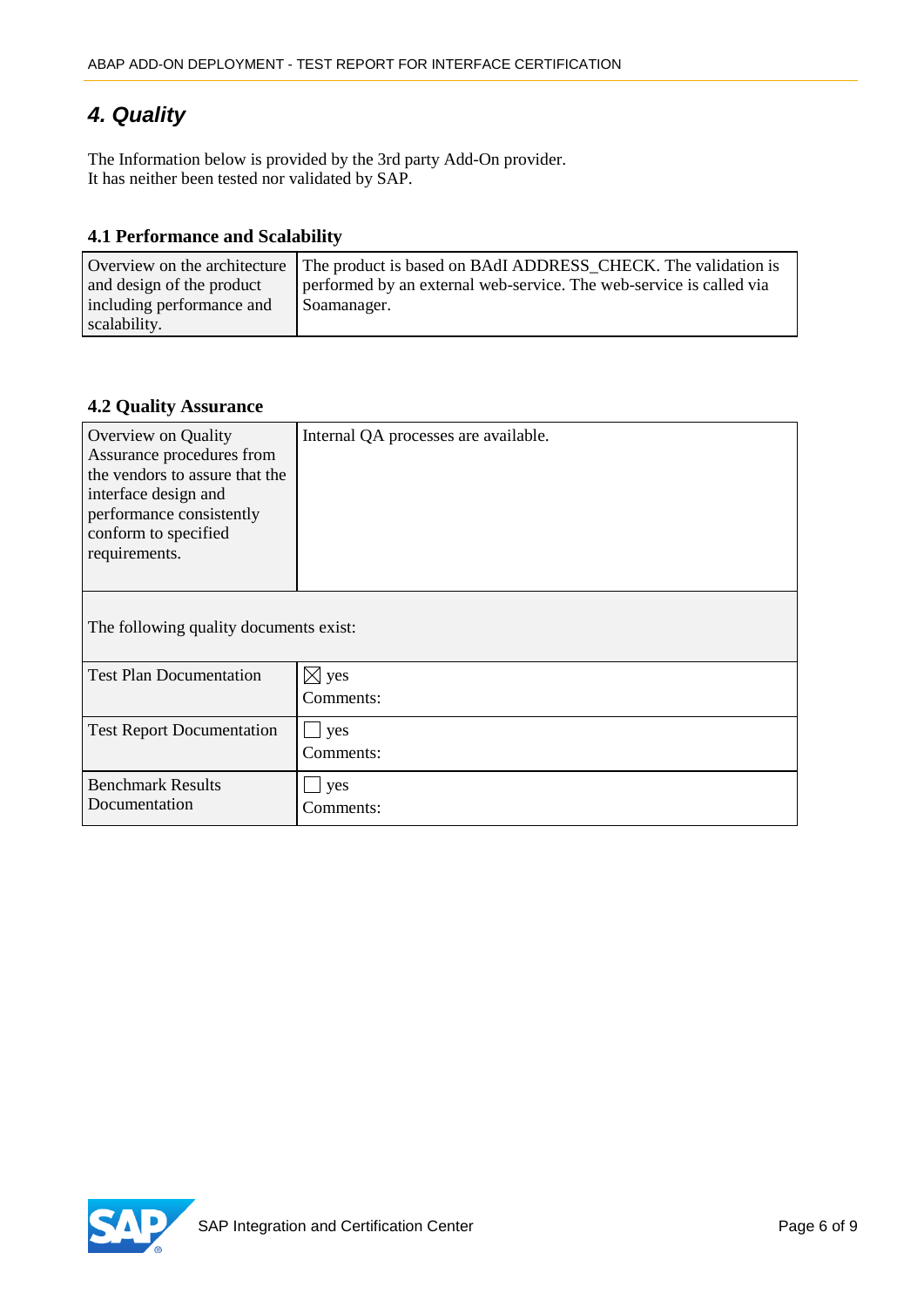### **4.3 Security**

Г

| The Add-On Development Lifecycle ensures security                                                                                       |    |
|-----------------------------------------------------------------------------------------------------------------------------------------|----|
| The Add-On does not contain any Cross-Site Scripting (XSS) vulnerabilities                                                              |    |
| The Add-On does not contain any <b>memory corruption</b> vulnerabilities                                                                |    |
| The Add-On does not contain any <b>SQL</b> or other data query and manipulation language<br>injection vulnerabilities                   |    |
| The Add-On does not contain any <b>Path Traversal vulnerabilities</b>                                                                   | OK |
| The Add-On does not contain any <b>intentionally hidden and non-documented features</b><br>that circumvent security measures (backdoor) |    |
| Remarks:                                                                                                                                |    |

## *5. Software Product Assessment*

#### **5.1 Check Documentation**

| <b>Functional Documentation</b>          | $\boxtimes$ yes |
|------------------------------------------|-----------------|
|                                          | Comments:       |
| Installation Documentation               | $\boxtimes$ yes |
|                                          | Comments:       |
| Maintenance Documentation                | l yes           |
|                                          | Comments:       |
| <b>End User Documentation</b>            | ves             |
|                                          | Comments:       |
| De-Installation Documentation, according | yes             |
| to SAP Note 1883223.                     | Comments:       |

### **5.2 Install and Configure Product for SAP Integration**

| How is the installation and setup of the product<br>integration part done? | $\boxtimes$ good<br>average<br>poor |
|----------------------------------------------------------------------------|-------------------------------------|
| Remarks                                                                    |                                     |



 $\overline{\phantom{0}}$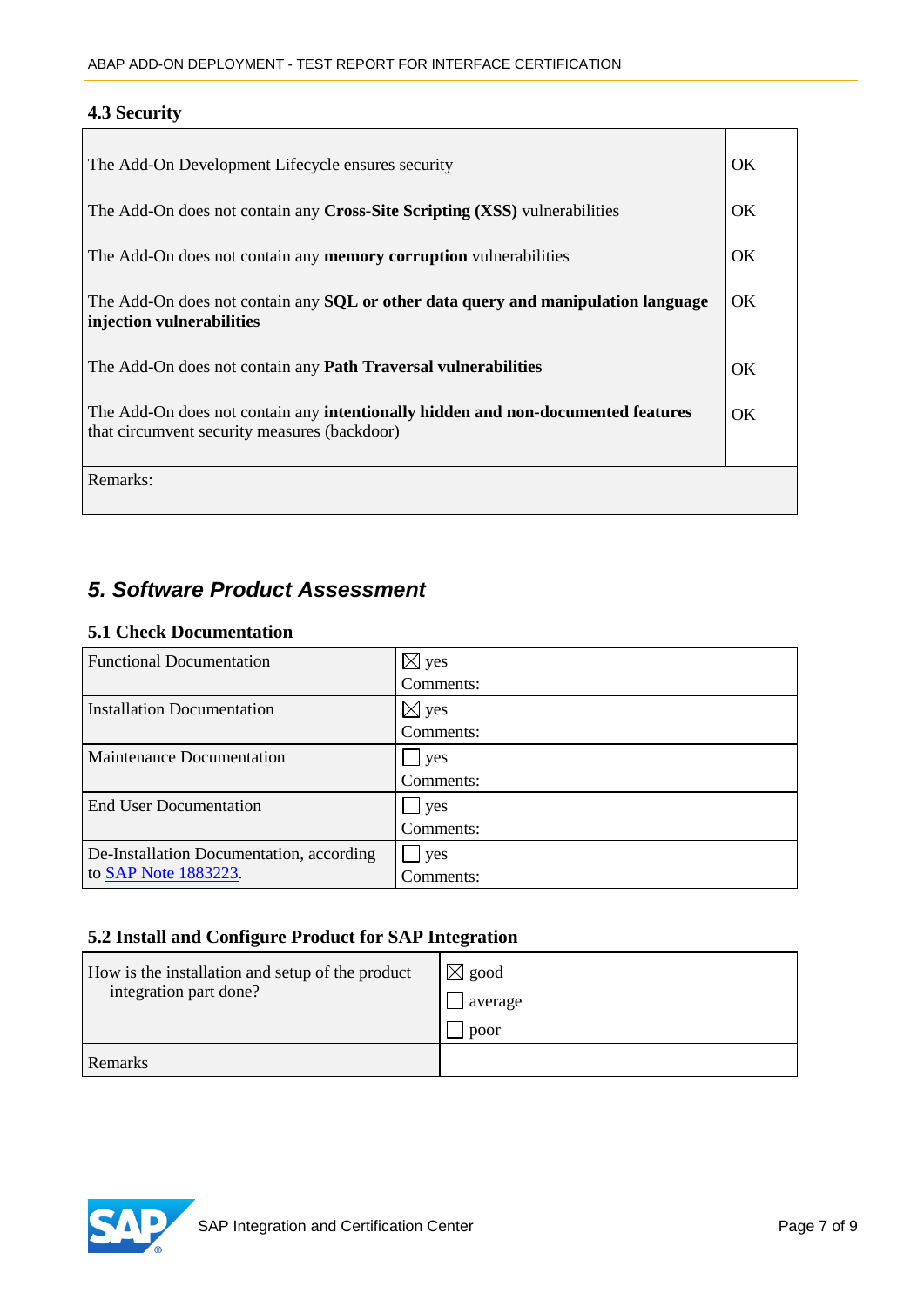## *6. Test Cases*

| 6.1 Checks performed by the Add-On Assembly Kit (AAK)                               |           |  |
|-------------------------------------------------------------------------------------|-----------|--|
| Invalid objects                                                                     | <b>OK</b> |  |
| Existence of objects and table entries to be delivered                              | <b>OK</b> |  |
| Assignment to namespace                                                             | <b>OK</b> |  |
| Delivery of CVERS entries (R3TR VERS) not possible                                  | <b>OK</b> |  |
| New objects (entries) in Support Package/CRT                                        | OK        |  |
| Table entries (check if delivery-relevant/delivery behavior)                        | <b>OK</b> |  |
| Assignment to development class and software component                              | <b>OK</b> |  |
| Table entries in customer name range (protected: TRESC)                             | <b>OK</b> |  |
| Included AAK Log of Performed Checks                                                | ves<br>no |  |
| Remarks: There are some authorization objects in $\mathbb{Z}^*$ namespace included. |           |  |

| <b>6.2 Technical De-Installation Test</b> |     |              |
|-------------------------------------------|-----|--------------|
| Add-On is de-installable                  | ves | $\sqrt{}$ no |

#### **6.3 Describe test steps to be executed during functional test**

The test cases below are executed to check that the Add-On could run successfully in the SAP environment. SAP does not validate or confirm the correct functionality of the Add-On.

|   | Create or change an address e.g. in XD01/XD02. A<br>validation is being triggered.                             | Message, when address is validated,<br>otherwise popup with proposals.                                            |
|---|----------------------------------------------------------------------------------------------------------------|-------------------------------------------------------------------------------------------------------------------|
|   | 2 Perform a validation on stock data, using TA<br>/ISO/MAV_BVAL. Use select options to restrict data<br>volume | A document was created. Check<br>with TA/ISO/MAV MON02 or<br>/ISO/MAV_MON03                                       |
| 3 | Check document created in test 2 using TA<br>/ISO/MAV_MON02.                                                   | Document should be in the table                                                                                   |
| 4 | Doubleclick document in table.                                                                                 | Jump to document header                                                                                           |
|   | 5 Click on tabstrip "detail".                                                                                  | Validation results are shown,<br>separated in four categories                                                     |
| 6 | Category 1: Validated results. Mark one or more results,<br>then press "Confirm"                               | Results are confirmed and will<br>disappear from worklist when<br>category "Validated" is chosen the<br>next time |